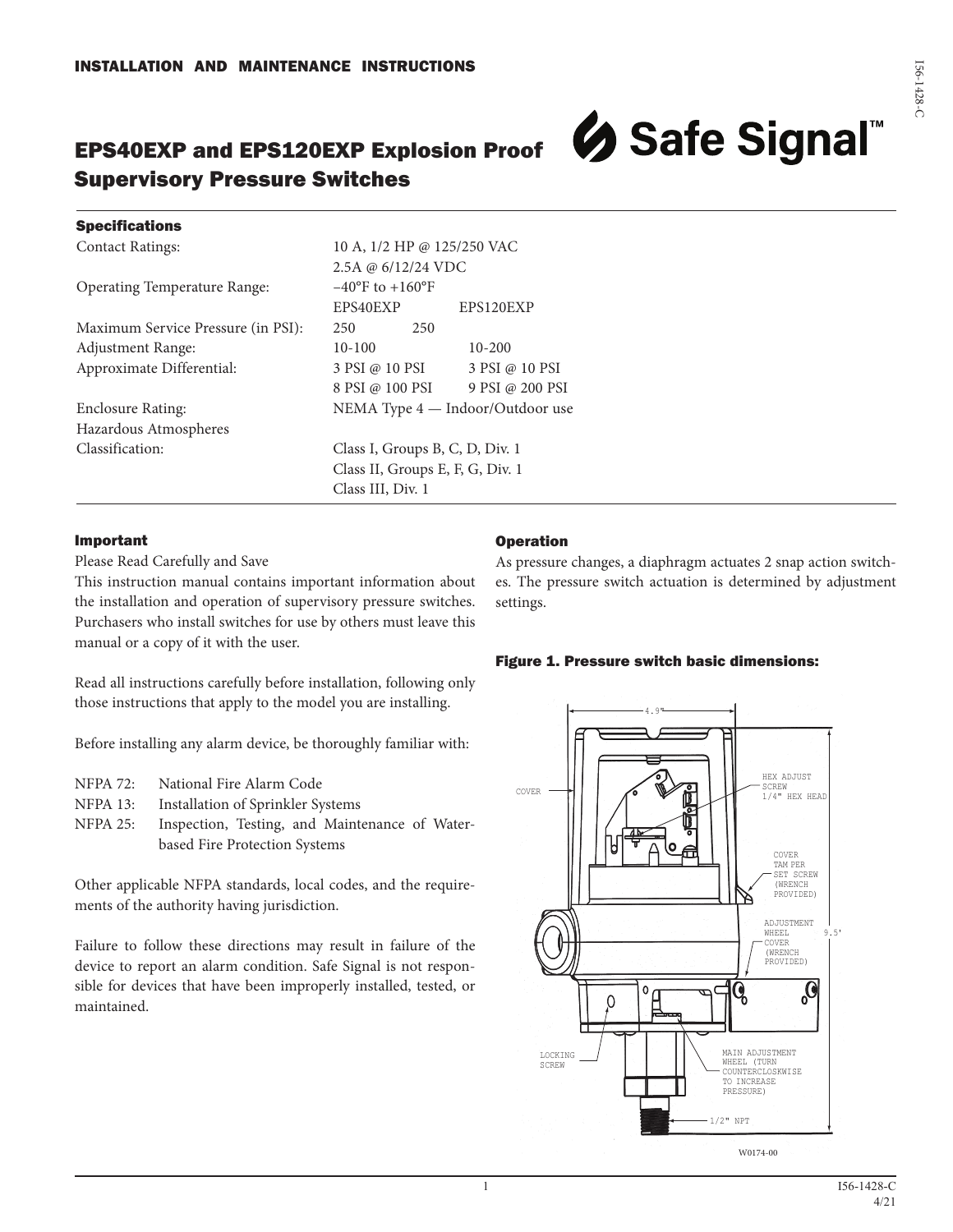#### Figure 2. Typical piping diagram for EPS40EXP





To prevent ignition of hazardous atmospheres, disconnect circuits before removing cover. Keep cover closed while circuits are live. Conduit runs must have sealing fittings connected within 18" of the enclosure.

#### Installation

- 1. Back out cover tamper set screw and remove cover (Fig. 1).
- 2. Mounting the Switch

The device is designed to be mounted in the upright position; side mounting is also acceptable. Locate it where vibration, shock, and mechanical loading are minimal. Refer to piping diagram above (Figures 2 and 3).

- a. Mount the device directly to the line via the 1/2″ NPT pressure connection. The use of teflon pipe sealant tape is recommended. Be sure the fitting is tight enough to prevent leaks.
- b. Apply tightening torque to the brass hex portion of the device.

High voltage. Electrocution hazard. Do not handle live AC wiring or work on a device to which AC power is applied. Doing so may result in severe injury or death.

- 3. Wire the device in accordance with the National Electrical Code. Two 1/2″ NPT conduit entry holes have been provided in the mounting base to accept explosion proof conduit fittings. If necessary, remove conduit entry plug with 3/8" square wrench.
- 4. Connect wiring to terminals (see Figure 4 and Table 1).

### Adjustments To Factory Settings

## Table 1. Electrical connections (referenced at factory settings):



BREAK WIRE AS SHOWN FOR SUPERVISION OF CONNECTIO N. DO NOT ALLOW STRIPPED WIRE LEADS TO EXTEND BEYOND SWITCH HOUSING. DO NOT LOOP WIRES. W0177-00



W0179s-00